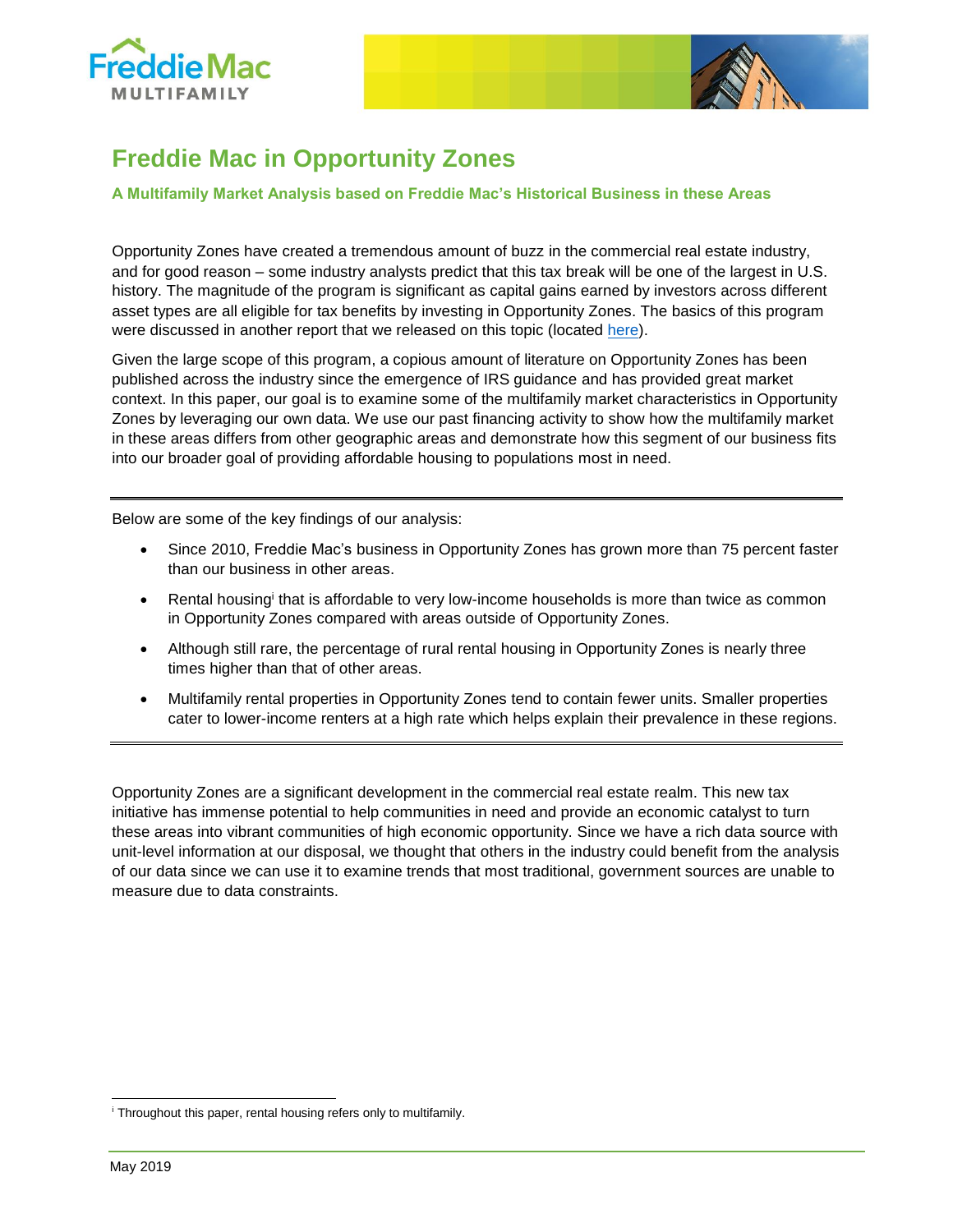# **Demographic and Housing Characteristics**

Two of the defining characteristics of Opportunity Zones are low income and high poverty. Income is 45.3 percent lower in Opportunity Zones compared with the rest of the nation. Renters in Opportunity Zones fare a little bit better, earning 36.4 percent less than renters outside of these zones. The poverty rate in Opportunity Zones is 28.7 percent – more than twice as high as the rate for other areas in the nation.<sup>1</sup>

<span id="page-1-0"></span>The goal of Opportunity Zones is to promote investment in neighborhoods that are economically distressed. As seen in Exhibit 1, the designation of Opportunity Zones generally adheres to this rule.

|                                       | <b>Inside of</b><br><b>Opportunity Zones</b> | <b>Outside of</b><br><b>Opportunity Zones</b> | <b>National</b> |  |
|---------------------------------------|----------------------------------------------|-----------------------------------------------|-----------------|--|
| <b>Median Household Income</b>        | \$33,111                                     | \$60,538                                      | \$57,652        |  |
| <b>Median Renter Household Income</b> | \$24,689                                     | \$38,796                                      | \$36,653        |  |
| <b>Poverty Rate</b>                   | 28.7%                                        | 12.9%                                         | 14.6%           |  |

|  | Exhibit 1: Income Comparison between Areas Inside of and Outside of Opportunity Zones <sup>ii</sup> |  |  |  |  |
|--|-----------------------------------------------------------------------------------------------------|--|--|--|--|
|  |                                                                                                     |  |  |  |  |

Source: Freddie Mac Tabulations of 2017 5-Year American Community Survey. Renter income is based on all renter households.

Opportunity Zones are defined at the census tract level and state governors ultimately decided which tracts would be designated as Opportunity Zones. They had to follow general guidelines based on factors such as median income and poverty rates,<sup>iii</sup> but they otherwise had a great deal of discretion regarding which areas were designated. A report by the Urban Institute showed that tracts that were eligible based on the national guideline had lower income, higher poverty and higher rental cost burden than ineligible tracts. This result is consistent with intuition. However, they also showed that these indicators were even more severe for tracts designated as Opportunity Zones.<sup>2</sup> Therefore, both measures that were used to select areas in need of economic assistance (i.e. the national guidelines and governors' discretion) deemed these indicators to be important factors.

The homeownership rate is another defining housing characteristic in Opportunity Zones. In these areas, fewer than half of all households own their home. This is not surprising since income and homeownership rates are positively correlated, indicating that areas with low income will generally have a high renter rate. Among renter households, the composition of single-family versus multifamily mirrors the rest of the country. That is, both inside and outside of Opportunity Zones, just over 43 percent of all renters reside in multifamily units.

Housing units in Opportunity Zones tend to be relatively old, and this is true for both owner-occupied and renter-occupied units. In Opportunity Zones, 28.7 percent of the multifamily rental stock was built prior to 1960, which compares with a rate of less than 20 percent for other areas. A similar trend is found for owner-occupied units (regardless of structure size), where the rate is 35.2 percent and 26.7 percent, respectively[.](#page-1-0)<sup>1</sup>

 $\overline{\phantom{a}}$ ii Figures for Opportunity Zones cannot be pulled directly from the Census because they are not a standard geography. Because of this, a different aggregation method was used and the results were normalized to Census output.

III For more information on this, we suggest reading Enterprise's blog post, which lays out the basic criteria that census tracts must meet to be eligible to be Opportunity Zones[: https://www.enterprisecommunity.org/blog/understanding-opportunity-zones-eligibility](https://www.enterprisecommunity.org/blog/understanding-opportunity-zones-eligibility)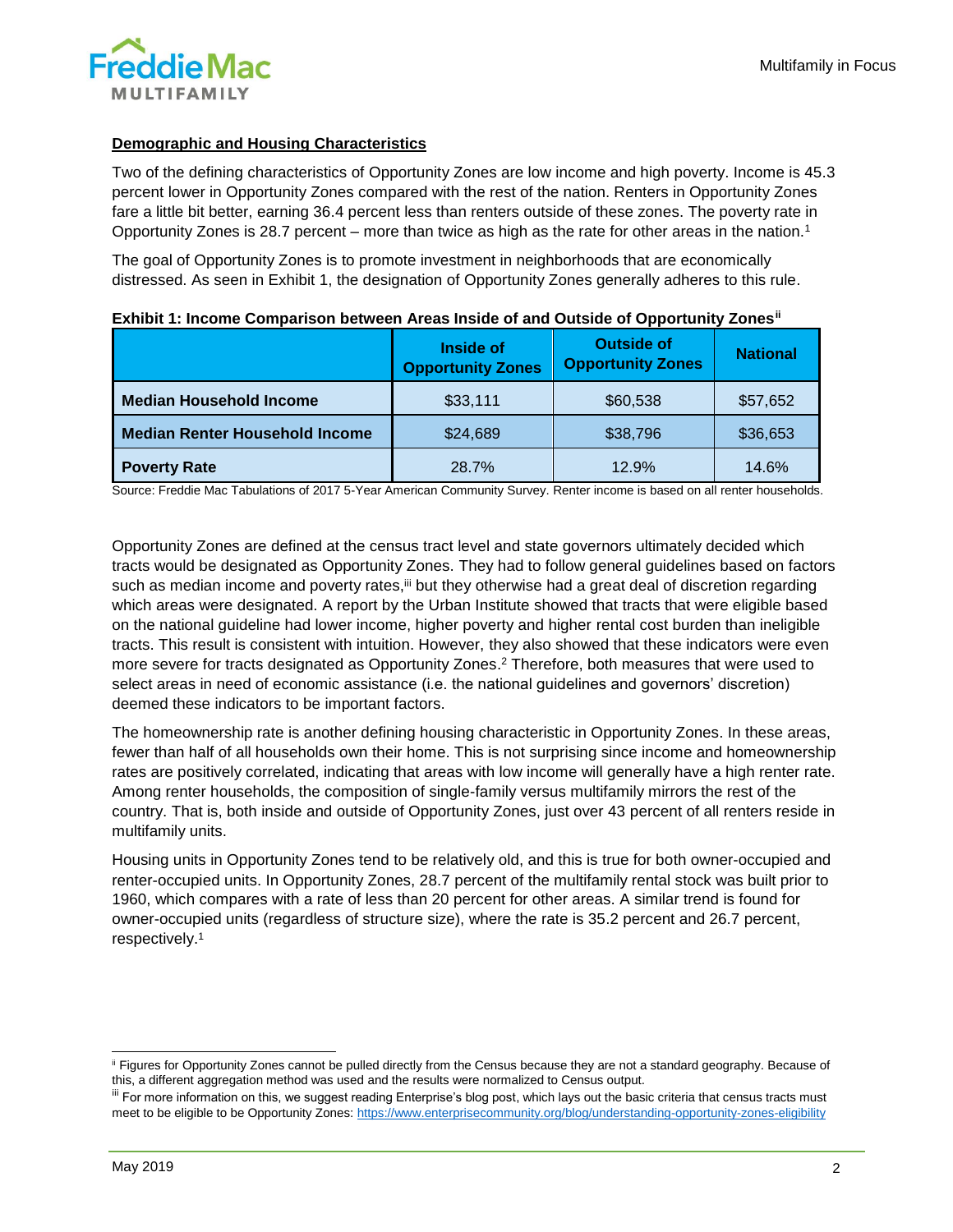

# **Freddie Business Analysis**

Multifamily rental housing is expected to be a key component of Opportunity Funds. Indeed, of the 117 planned funds identified by the National Council of State Housing Agencies (NCSHA) as of April 4th of this year, 76 have an investment focus of multifamily residential development, with estimated earmarked funds totaling between \$18.8 billion to \$19.0 billion.<sup>iv,3</sup>

Because of the high amount of future investment activity in this sector, we thought that it would be helpful to examine the current market using unit-level statistics from Freddie's internal data consisting of properties that we have financed. This will provide a glimpse of the characteristics of apartments that have recently transacted.

#### Number of Units

Of the 630,000 Conventional Multifamily units<sup>v</sup> that Freddie Mac financed in 2018, just over 71,000 were located in areas that are now designated as Opportunity Zones. This corresponds to 11.3 percent of units, which is slightly above the percentage of people living in these areas. The population density of Opportunity Zones is relatively low, at about two-thirds of the national rate, which is typically unfavorable for multifamily rental development. This means that our loans, based just on population concentration, are above the norm of what might be expected. The share of our business in Opportunity Zones has substantially outpaced the growth of business outside of these zones, as seen in Exhibit 2. From 2010 to 2018, total unpaid principal balance (UPB) in Opportunity Zones grew more than 75 percent faster than UPB outside of Opportunity Zones. While this does not correlate exactly with property or unit-level growth, the trend is similar regardless of which metric is used.



# **Exhibit 2: Cumulative Origination Volume Growth**

Source: Tabulations of Freddie Mac's Affordability Summary Database. Unlike other figures throughout this report, this graph uses unpaid principal balance (UPB) which is a monetary figure. As stated above, the trend is similar for properties and units, but since we have better data on multifamily originations than on property or unit counts for the entire industry, we compare UPB change.

l

iv Not all of this \$18.8 billion to \$19.0 billion is allocated for multifamily development. This is because a fund can have multiple investment focuses, with multifamily being just one of them.

<sup>v</sup> This does not capture every unit that Freddie Mac financed. Only about 70 percent of units from 2010 to 2018 are included in this analysis. We excluded all units that are not eligible for Freddie Mac's affordable housing goals. Student and Seniors Housing are also excluded, as are units that use estimated rent data instead of actual recorded rents at the time of financing. The reason for filtering is to create a consistent sample for each year of data that best represents Conventional units. In this way, figures quoted in this paper are for research purposes only and not intended to represent all of Freddie Mac's business.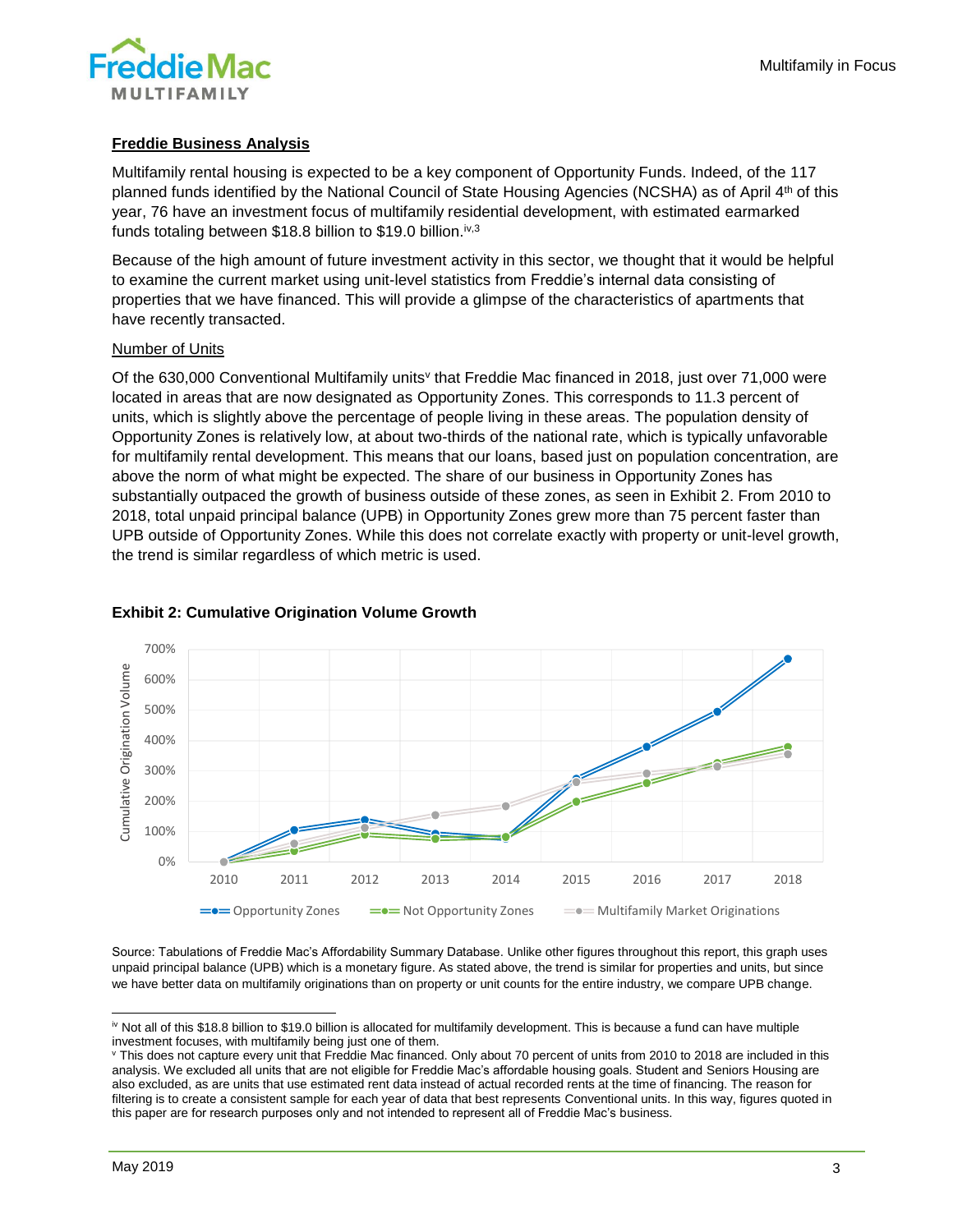The pickup of Opportunity Zone origination volume starting in 2015 can be partially explained by the success of Freddie Mac's Small Balance Loan (SBL) program.<sup>vi</sup> Prior to 2015, there were very few SBL properties in Freddie Mac's lending portfolio. Following the creation of this program, financing activity in this market segment increased tremendously, and the effect was felt acutely in Opportunity Zones. Although both SBL and non-SBL business increased in Opportunity Zones at a faster rate compared with other areas, the pickup of SBL business was more pronounced. Specifically, for properties with 50 or more units, Opportunity Zone growth outpaced other areas by a factor of 1.8 from 2014 to 2018. For 5- to 50-unit properties, the corresponding factor difference was 5.2. SBL in the context of Opportunity Zones is discussed more in the 'Property Size' section below.

#### Median Rent

In recent years, rent levels in Opportunity Zones have generally been lower than in other areas. Among Freddie-financed properties in 2018, the median rent of a unit in an Opportunity Zone was \$1,015, which is 8.6 percent lower than the median rent of apartments elsewhere. However, the difference in rents is a recent phenomenon; from 2010 to 2012, there was no observable difference in rent values. Since 2013, the disparity between rents in areas inside of and outside of Opportunity Zones has steadily become more pronounced.

#### **VLI Qualifying Units**

Opportunity Zones have historically contained a relatively high percentage of units affordable to very lowincome (VLI) households (households making at or below 50 percent of the area median income). Since 2010, 24.5 percent of units funded in Opportunity Zones have been affordable to VLI households, compared with 11.2 percent of units funded outside of these zones. This means that Opportunity Zones contain 19.1 percent of Freddie Mac's VLI-affordable apartment units – more than double the market's historical composition of Freddie Mac's portfolio (9.3 percent).



# **Exhibit 3: VLI Composition by Opportunity Zone Designation Throughout Time**

Source: Tabulations of Freddie Mac's Affordability Summary Database. Average lines are based on weighted, not simple, averages.

 $\overline{\phantom{a}}$ vi For more information on Freddie Mac's Small Balance Loan program, please visit this page:

[https://mf.freddiemac.com/docs/product/small\\_balance\\_loan.pdf.](https://mf.freddiemac.com/docs/product/small_balance_loan.pdf) SBL qualification is based on UPB instead of unit count. However, SBL properties will typically have between 5 and 50 units. The unit count metric is the one used for SBL in this paper.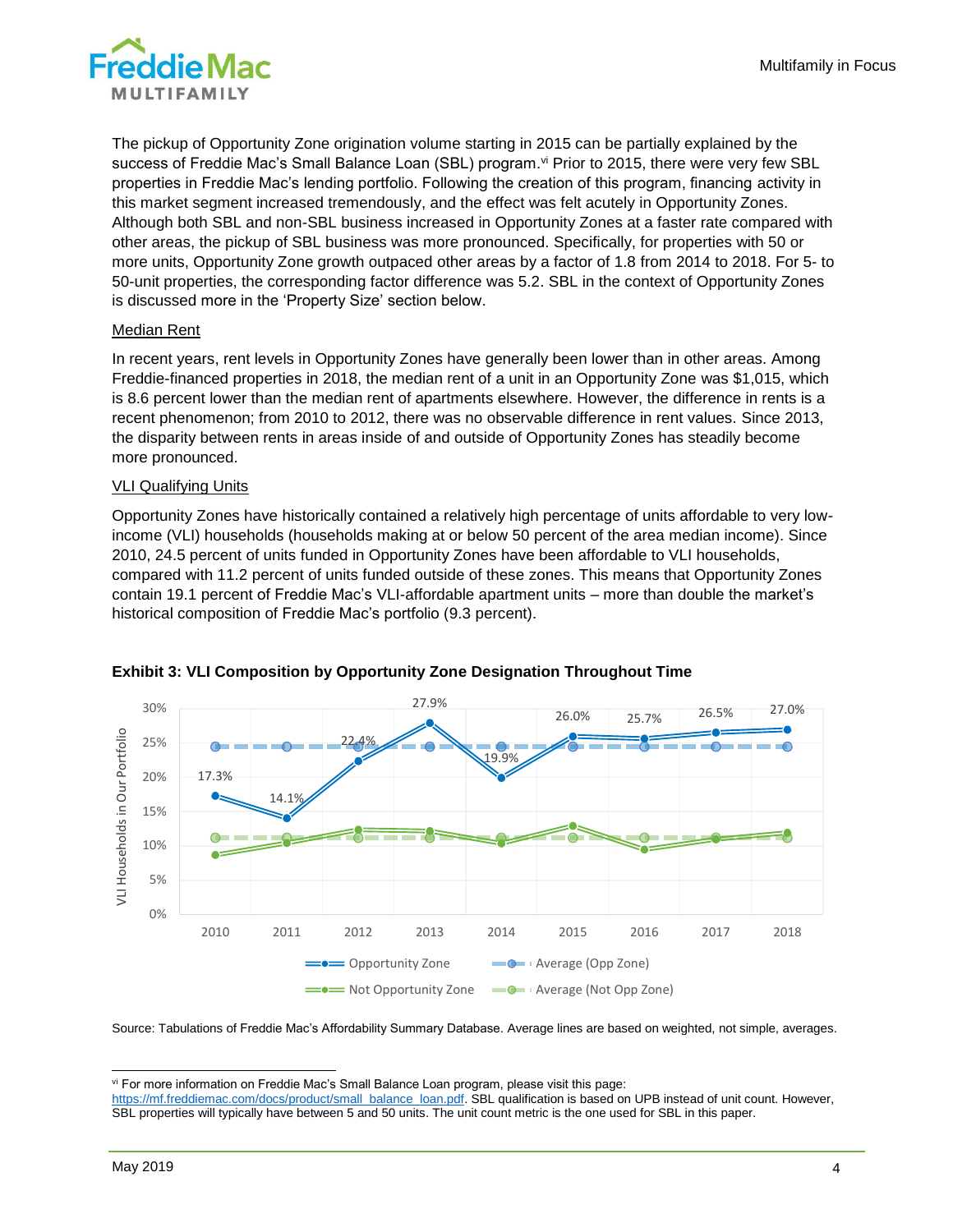

Consistent with this finding, a high percentage of Freddie Mac's Targeted Affordable Housing (TAH) program business comes from Opportunity Zones. The TAH business line finances multifamily properties that have rent restrictions on at least a portion of the units on the property, as a result of either capital or operating funding from federal, state, or local sources, or related programs (such as the Low-Income Housing Tax Credit).

Since 2013<sup>vii</sup>, nearly 22 percent of all TAH business came from Opportunity Zones, compared with 8.7 percent of all Conventional business. Viewed from a different angle, we see that 22.1 percent of all business in Opportunity Zones went through the TAH program, despite the fact that the program only captures 10.3 percent of all of Freddie Mac's business.

#### MSA/Rural Concentration

Historically, nearly all of Freddie Mac's business has been in metropolitan statistical areas (MSAs) and only a very small amount is done in rural areas.<sup>viii</sup> This is largely because apartments are more common in densely populated areas. Outside of metro areas, we tend to lend more heavily in areas that are designated as Opportunity Zones.

As seen in Exhibit 4 below, in 2018, only 0.6 percent of Freddie Mac's non-Opportunity Zone business came from outside of MSAs. This rate is slightly higher in Opportunity Zones, where 2.3 percent of units are outside of MSAs. While this disparity seems small, it does indicate that the probability that a unit financed outside of an MSA is in an Opportunity Zone is nearly double what would ordinarily be expected, since just under a third of all units financed outside of MSAs were in Opportunity Zones despite these areas only making up 16.3 percent of non-MSAs by population.

The story for rural areas is similar. The rate of rural housing in Opportunity Zones is more than triple that of other areas. The overall rate is still very low for both – 4.2 percent versus 1.5 percent – but still relatively high since the rural/non-rural population breakout inside of and outside of Opportunity Zones does not differ significantly.



# **Exhibit 4: Opportunity Zone Composition Outside of MSAs and in Rural Areas (in 2018)**

Source: Tabulations of Freddie Mac's Affordability Summary Database

 $\overline{\phantom{a}}$ vii For this business line, we only have reliable data going back to 2013.

viii As defined by the Federal Housing Finance Agency (FHFA) for the purposes of Duty to Serve. Rural areas can be inside or outside of MSAs.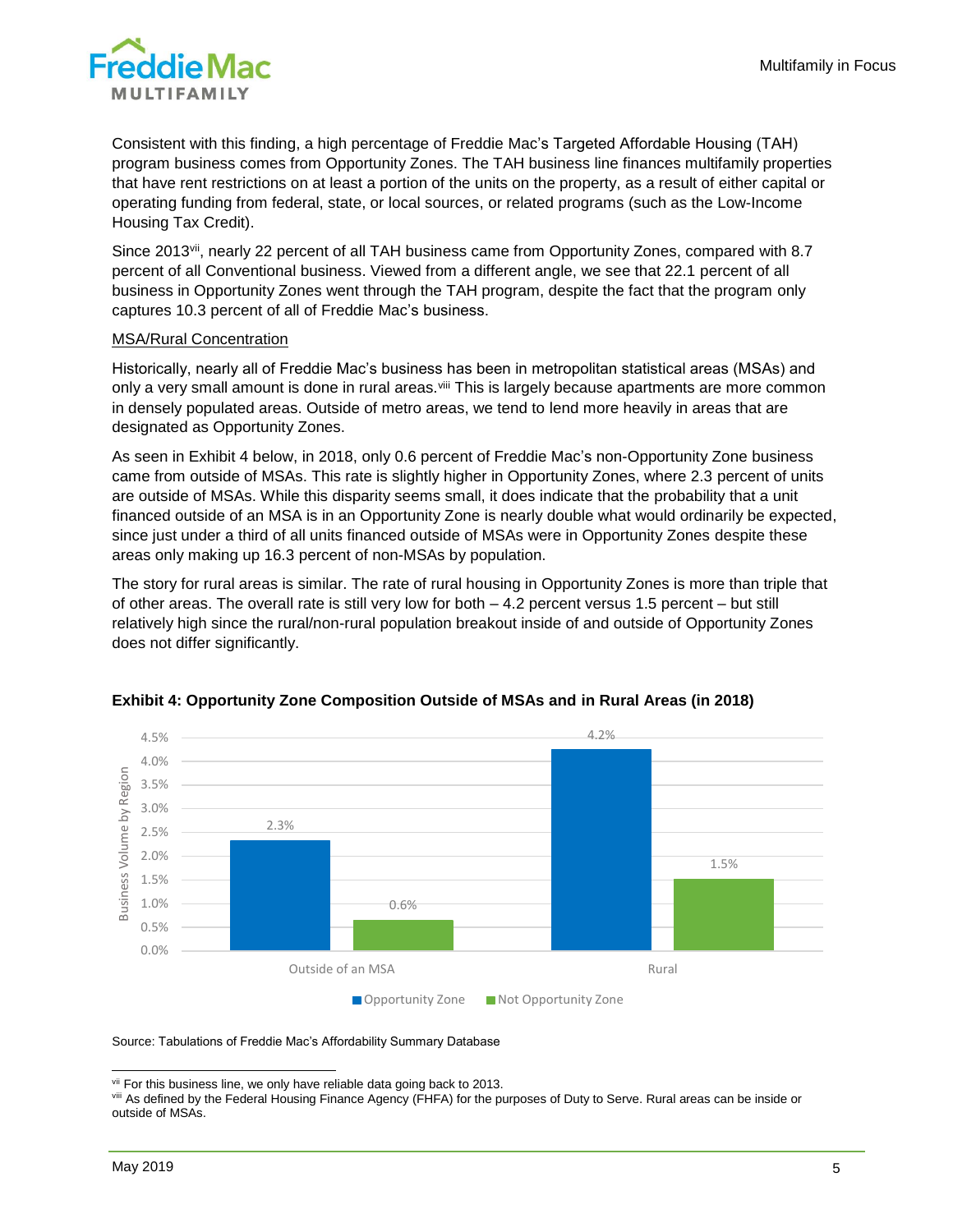

#### **Property Size**

Between 2010 and 2014, only 6.7 percent of Freddie Mac properties in Opportunity Zones and 4.3 percent of properties outside of Opportunity Zones had between 5 and 50 units. From 2015 to 2018, this jumped to 52.3 percent and 37.9 percent, respectively. In 2018 alone, the corresponding rates were 58.2 percent and 42.4 percent. Small multifamily properties generally have fewer amenities than larger properties and are better suited to serve low-income populations. Because of this, intuition would suggest that Opportunity Zones account for a relatively high percentage of our SBL deals.

While the number of 5- to 50-unit properties skyrocketed starting in 2015, the effect in Opportunity Zones and non-Opportunity Zones was not substantially different. The rate of 5- to 50-unit properties financed by Freddie Mac in Opportunity Zones after 2014 increased by a factor of 7.8 relative to the period of 2010 to 2014. However, the corresponding rate outside of Opportunity Zones was 8.8 times higher. From this, we see that Opportunity Zones have always had more 5- to 50-unit properties and that this trend became more obvious following the SBL program's launch. Exhibit 5 shows the percentage of 5- to 50-unit properties that Freddie Mac has financed in the last four calendar years. Prior to 2015, the highest annual percentage of small multifamily property loans either inside of or outside of Opportunity Zones was merely 11.9 percent (recorded in 2010).



# **Exhibit 5: Share of 5-50 Properties Since 2015**

Source: Tabulations of Freddie Mac's Affordability Summary Database

Small multifamily properties provide affordable housing to a relatively high percentage of tenants, and thus the growth of this sector is crucial in the fight against the affordability crisis. From this analysis, we see that not only do Opportunity Zones consist of a disproportionally high percentage of SBL properties, but that the percentage has grown in recent years.